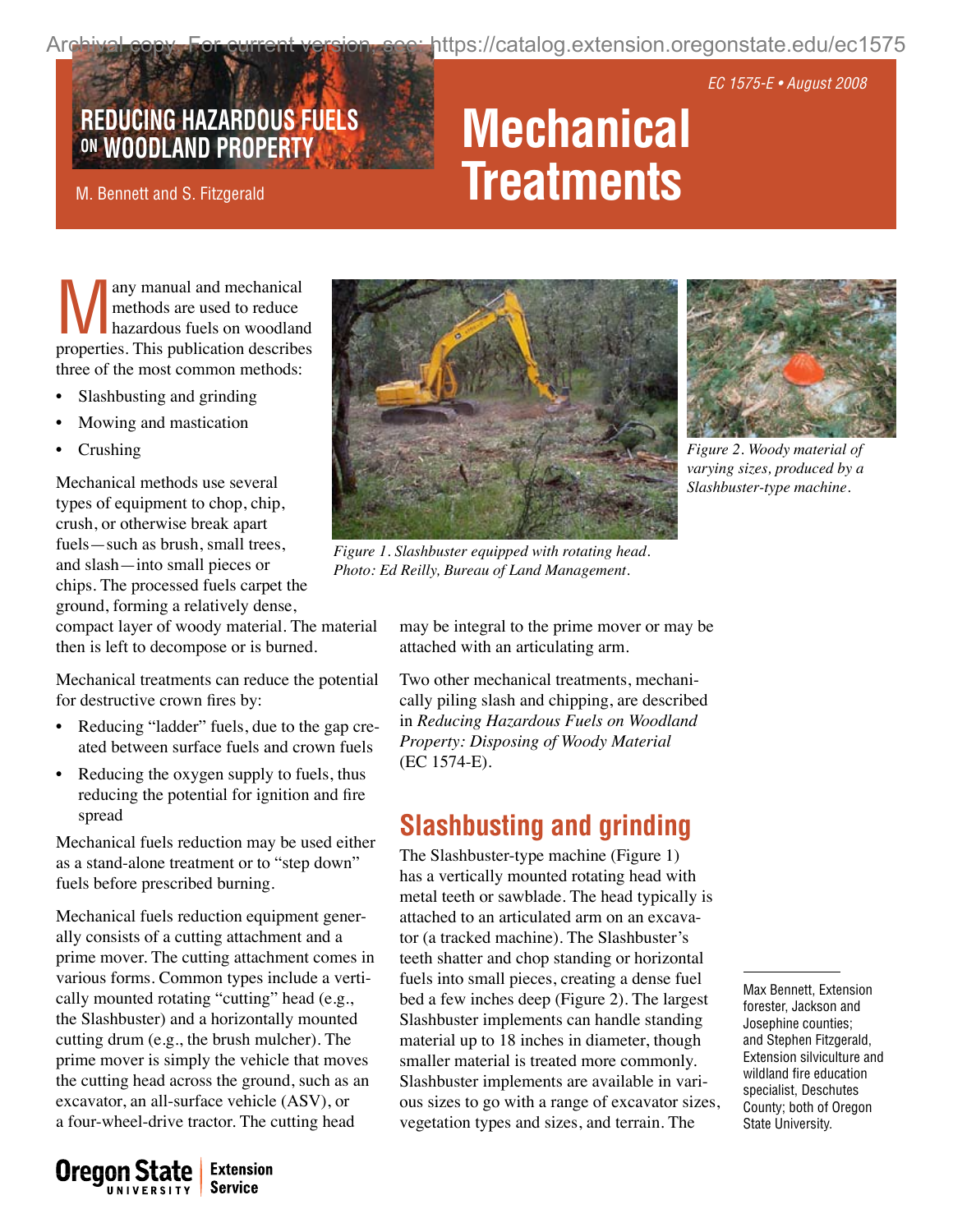

*Figure 3. Southwest Oregon stand thinned by Slashbuster.* 

articulating arm allows Slashbusters to process material that is higher off the ground than horizontal-shaft machines can handle; it can grind standing trees down to stumps. The arm also allows thinning of selected vegetation and trees without damaging adjacent, desirable vegetation. Slashbusters usually are limited to slopes of 35 percent or less; however, some excavators / Slashbusters have self-leveling cabs, permitting work on steeper terrain.

Slashbusters have been used extensively in southwest Oregon for brushfield and oak woodland treatments. They are used increasingly to thin precommercial-size trees in mixed stands (Figure 3).

### **Mowing and mastication**

A wide variety of brush-cutting and mowing equipment is available. Like the Slashbuster, these machines process material into small chunks or chips that make a dense or relatively light fuel bed, depending on the amount of material processed. The cutting head usually is mounted horizontally; it may be an integral part of the prime mover, or may be an attachment that either is pulled behind or mounted in front. For example, the Brush Mulcher (Figure 4) is a small, tracked machine with a forward-mounted cutting drum. This device moves over brush and small trees (up to 3-inch diameters) and shreds them, forming a mulch layer (Figure 5).

Mowing (Figures 6 and 7) has been used extensively in central Oregon to treat highly flammable bitterbrush around subdivisions, where prescribed burning would be dangerous or would create unacceptable smoke. The mower is a heavy-duty brush cutter attached to a tracked machine or four-wheel-drive tractor.

# **Crushing**

This treatment uses heavy equipment such as a bulldozer to travel over and crush the fuel bed. Commonly used in brushfields, this method is most effective with relatively brittle brush species, such as manzanita, and/or with dead

> material. Crushing sometimes is followed by prescribed burning. The primary effect of crushing is to compact the fuel layer, which in case of fire would slow its rate of spread.



*Figure 5. Close-up of mulch fuel bed.*

*Figure 4. Brush Mulcher treating manzanita and wedgeleaf ceanothus brushfield in southwest Oregon. The cutting head, here mounted on a Bobcat-type tracked vehicle, efficiently cuts material up to 4 inches in diameter. Photo: Paul Howell.*

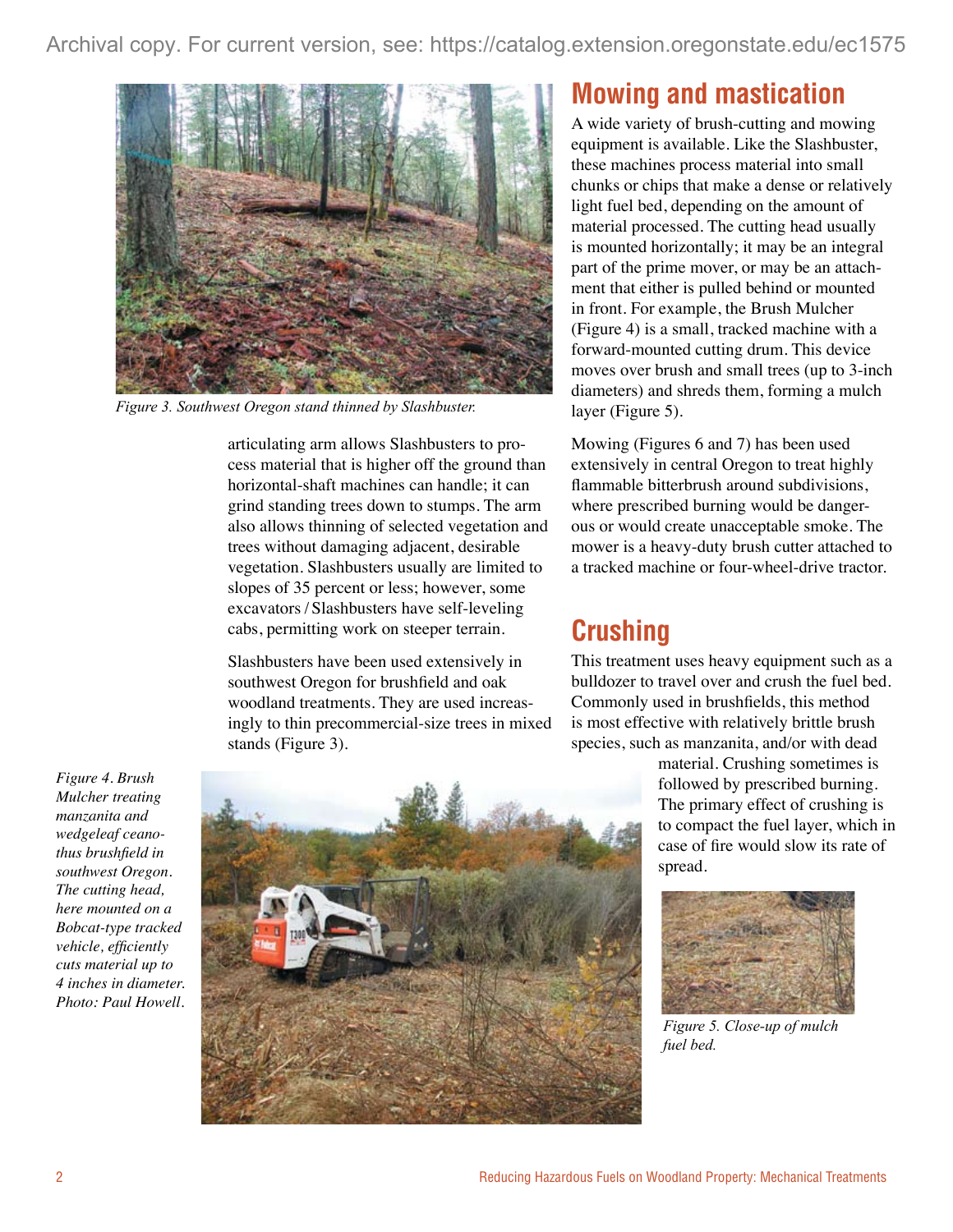# **Considerations in using mechanical fuels reduction**

#### *Move-in costs and parcel size*

Costs of mechanical fuels reduction range from \$40 to \$600 per acre or more, depending on the method and equipment used, terrain, vegetation type and density, and the amount of acreage to be treated (Table 1, page 4). Mechanical fuels treatments often are cheaper, per acre, than manual treatments. However, the expense of moving equipment to the site and setting it up may be significant, especially for larger, more costly equipment such as Slashbusters. As a result, mechanical treatments on individual small parcels may not be economically feasible. If owners of multiple small parcels join together to create a single job, move-in costs can be spread over a larger number of acres.

#### *Site impacts*

Slashbusting and other mastication treatments are relatively new and not well studied. There is evidence that, while these treatments can decrease the potential for crown fire, they may increase *surface* fire intensity in the short term, due to the greater surface fuel load. Especially when the masticated fuel bed is deep and soils are dry, surface fires may result in high temperatures that damage soils as well as the trees and shrubs left on the site.

Another concern is that machinery can compact soils. Many tracked vehicles are heavy but have low ground pressure due to their wide treads. To help minimize compaction problems, operate equipment when soils are dry, match the size of equipment to the size and type of vegetation, and make one pass over the material to be treated.

A significant issue on many sites is the potential to spread noxious weeds. Tracked vehicles may capture weed seeds in their treads, or on small pieces of soil, and spread the seeds to other sites. Thoroughly washing equipment between jobs will help minimize this problem.

A potential advantage of mechanical fuels treatments is that the heavy surface organic layer shades the ground and reduces weed

germination. Other fuels treatments such as mechanical piling and burning, which expose mineral soil, may result in more weed problems. On the other hand, a dense surface layer of woody material may inhibit the germination and growth of desirable grasses and forbs, as well as of weeds.

Potentially beneficial effects on soils include:

- Retaining organic matter on site
- • Reducing soil erosion by leaving organic material on the surface
- Increasing moisture retained in the soil by shading the soil surface

The long-term effect on soils of mechanically treating fuels and leaving a dense surface layer of woody material is not well understood. If the material is left on site, it will decompose gradually into the duff layer. The rate of decomposition depends primarily on soil moisture and temperature. On dry sites, experience suggests that slash decomposes very slowly, sometimes over a decade or more. Adding a dense layer of woody material to the forest floor is unlikely to tie up soil nitrogen unless the material is thoroughly mixed into the soil.

#### *Maintenance*

Mechanical fuels treatments affect only the aboveground portion of the vegetation. When



*Figure 6 (above). Ponderosa pine forest with bitterbrush understory, recently mowed.*

*Figure 7 (below). A closer view of the mower.*